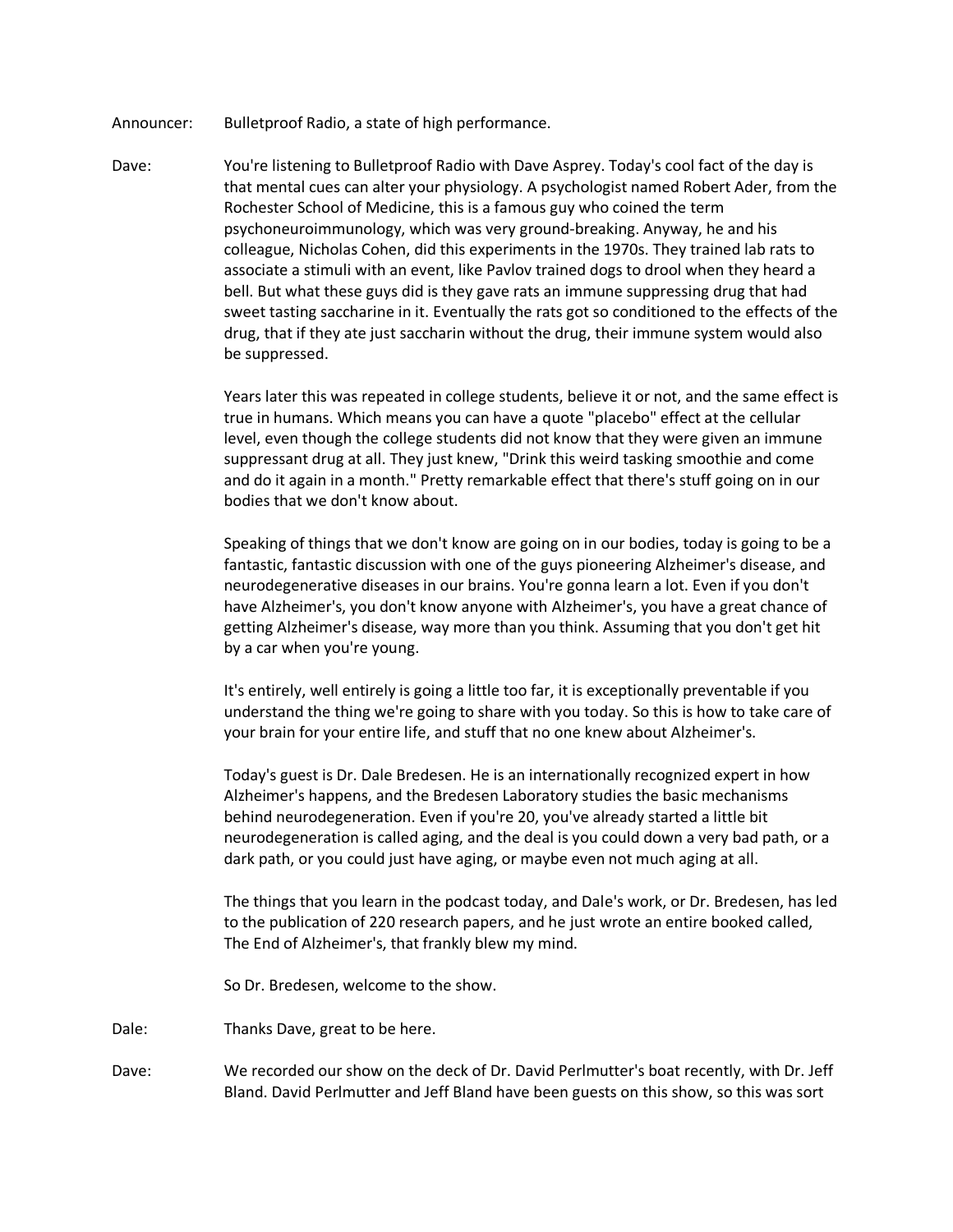|       | of the superheroes of anti-aging and brain science, all on one boat. Then my memory<br>card failed, so I'm recording another interview with you, which gives me a chance to pick<br>your brain even more, and this is one we're gonna be publishing. So thanks for the extra<br>time.                                                                                                                                                                                                                                                                                                                                                                                                               |
|-------|-----------------------------------------------------------------------------------------------------------------------------------------------------------------------------------------------------------------------------------------------------------------------------------------------------------------------------------------------------------------------------------------------------------------------------------------------------------------------------------------------------------------------------------------------------------------------------------------------------------------------------------------------------------------------------------------------------|
| Dale: | Yeah, thank you Dave.                                                                                                                                                                                                                                                                                                                                                                                                                                                                                                                                                                                                                                                                               |
| Dave: | Tell me about Alzheimer's. What is it that you've figured out that wasn't in the<br>conversation about Alzheimer's 10 years ago.                                                                                                                                                                                                                                                                                                                                                                                                                                                                                                                                                                    |
| Dale: | Yeah, there are several pieces to this. One of the major ones is that people have tried to<br>study this by looking at very tiny sets. Obviously you have a tremendous computer<br>background, so if you went to an engineer and said, "Here's an incredibly complex<br>organism, I've got 3.3 billion base payers, as the simplest part you've got tens of<br>thousands of proteins with all sorts of modifications. Now something is going awry, and<br>I want to figure out how to fix it. But I'm only gonna give you serum sodium, serum<br>potassium, and a couple of other inputs." The engineer would laugh at you. This is much<br>too big of a problem. But this is exactly what happens. |
| Dave: | You're talking about looking at smoke to figure out what words were written on the<br>page that was burnt to make the smoke, basically.                                                                                                                                                                                                                                                                                                                                                                                                                                                                                                                                                             |
| Dale: | Exactly.                                                                                                                                                                                                                                                                                                                                                                                                                                                                                                                                                                                                                                                                                            |

- Dave: Okay.
- Dale: We are getting much, much too small datasets when we look at people who have cognitive decline. And, by the way, this relates, as you alluded to earlier, to normal cognition. So a lot of people, in fact, could do better with their cognition by following these same sorts of approaches. So what we did was to look at the fundamental nature of the neurodegenerative process, and ask, "What is actually driving the biochemistry that leads of Alzheimer's disease?" People right now come into the doctor and they say, "I'm having trouble my memory, I'm having trouble with planning, what have you." The doctors says, "Oh yeah, that's Alzheimer's disease, and we're not gonna look at what caused it because we're gonna tell you we don't know what caused it." This is like taking your car and the mechanic says, "Oh Dave, this is car not working syndrome, we know all about it. It happens in older cars," and you say, "Well aren't you gonna evaluate some of the basics?" And the guy says, "No, because those tests are reimbursed." That is how bad things are today.

So when you look at larger data sets, and we currently look at 150 different variables in humans, which is a tiny number, actually, but it's far more than what others are looking at. What we found then, in 30 years of research, is there are sub-types of Alzheimer's disease, so you can see type one, two, three, et cetera, and also that this is a disease that is actually a protective responses of your brain to different insults. If you look at what's actually causing the problem, then you can address that, and we've had unprecedented improvements in people, and we published the first paper back in 2014,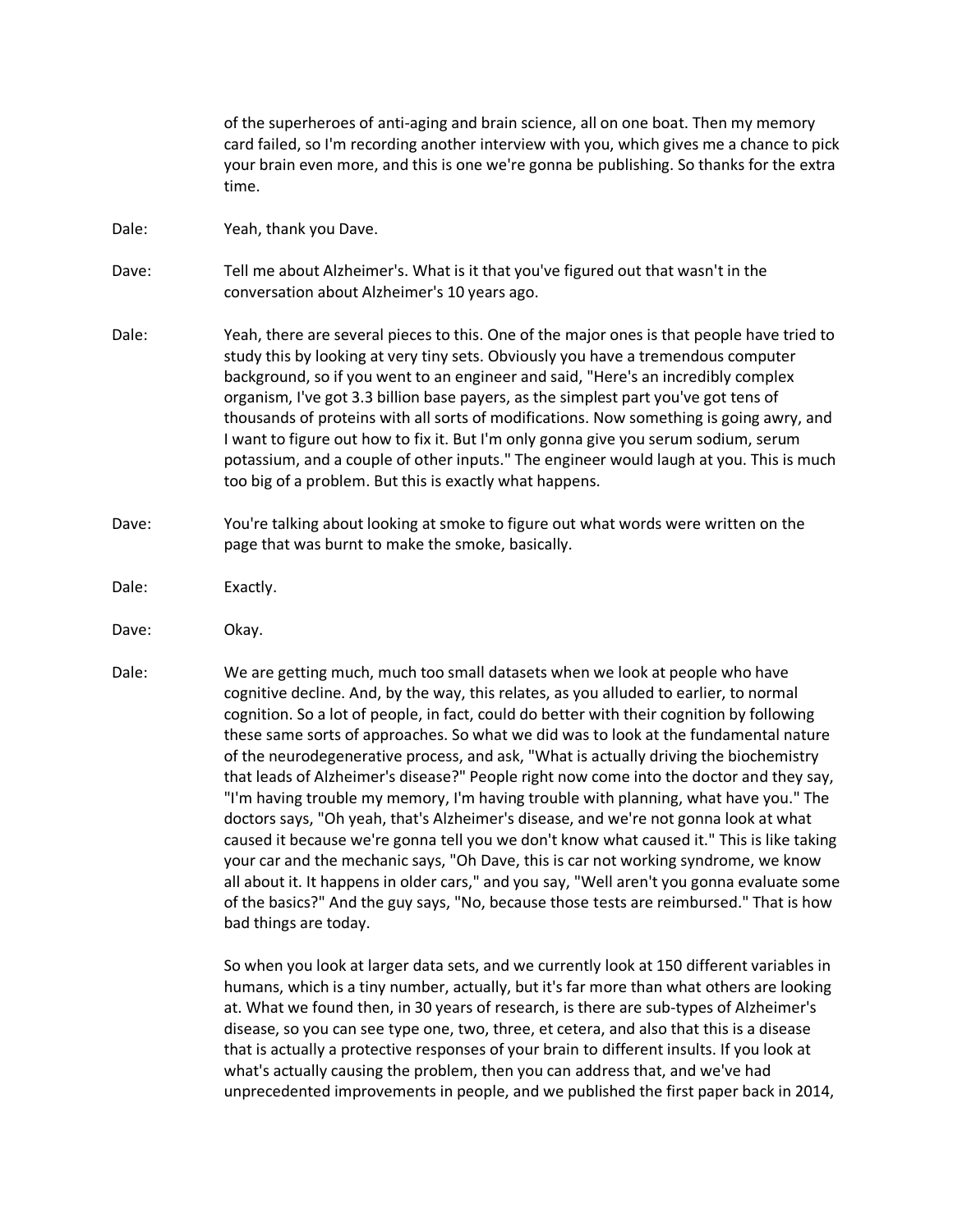another one in 2016, and we've got over two thousand people on the protocol now, and unprecedented improvements in people's cognition, with documental Alzheimer's, or pre-Alzheimer's, MCI, which is mild cognitive impairment, or SCI, which is subjective cognitive impairment.

If you actually look at what's causing the problem, you can get much better results

Dave: Do you see people in their 20s with SCI, subjective cognitive impairment? Or is this something that happens after 50?

Dale: Very interesting you should say that, because people will definitely get to an Alzheimer's diagnosis, which is typically about 20 years after you start the underlying pathophysiological process. And we certainly see it in people diagnosis of Alzheimer's, in their late 40s. So for those people, yes, it probably did start in their 20s. We have also had people begin to complain about what ultimately ends up as Alzheimer's, even in their late 20s. But, as you know, in general people start noticing the symptoms in their 40s and 50s, so that we have people ... And it's often around menopause, or andropause that people will begin to notice changes.

> So yes, it can be in your 20s. We recommend that everybody who is 45 or over, get quote "cognoscopy", just as you get a colonoscopy when you're 50, you should get a cognoscopy when you're 45, and you may consider pushing that back to late 30s, because you want to know where you stand. And you want to know what is the biochemistry? What is your status? What is your risk? Just as you would want to know your cholesterol, or your LDL particle number, things like that, for your heart, you'd also want to know where you stand with a set of biochemical, genetic, and cognitive parameters, which are relatively easy to test.

- Dave: What is in a cognoscopy? What are those parameters?
- Dale: So when you go back to what's actually driving the decline, it is related to anything that produces inflammation, so chronic inflammation, whether it's from Borrelia, whether it's from HSV, whether it's from P. Gingivalis, or other organisms, or it's from leaky gut, or a poor diet, on and on. These things, anything that produces inflammation. We want to know Dave your hsCRP, you probably know your hsCRP. As you know, it should be less that one point zero.
- Dave: That's High Sensitivity C-Reactive Protein. It's a common marker in inflammation panel, but only in advanced cardiac panels are you likely to see this if you go to a normal doctor. It's one of the big three things in Bulletproof that I tell you that you have to know, and it needs to be bullet one.

Dale: Exactly.

Dave: This is just for people listening so they understand that that is. And these other things you talked about, Borrelia, we're talking about Lyme Disease and associated factors.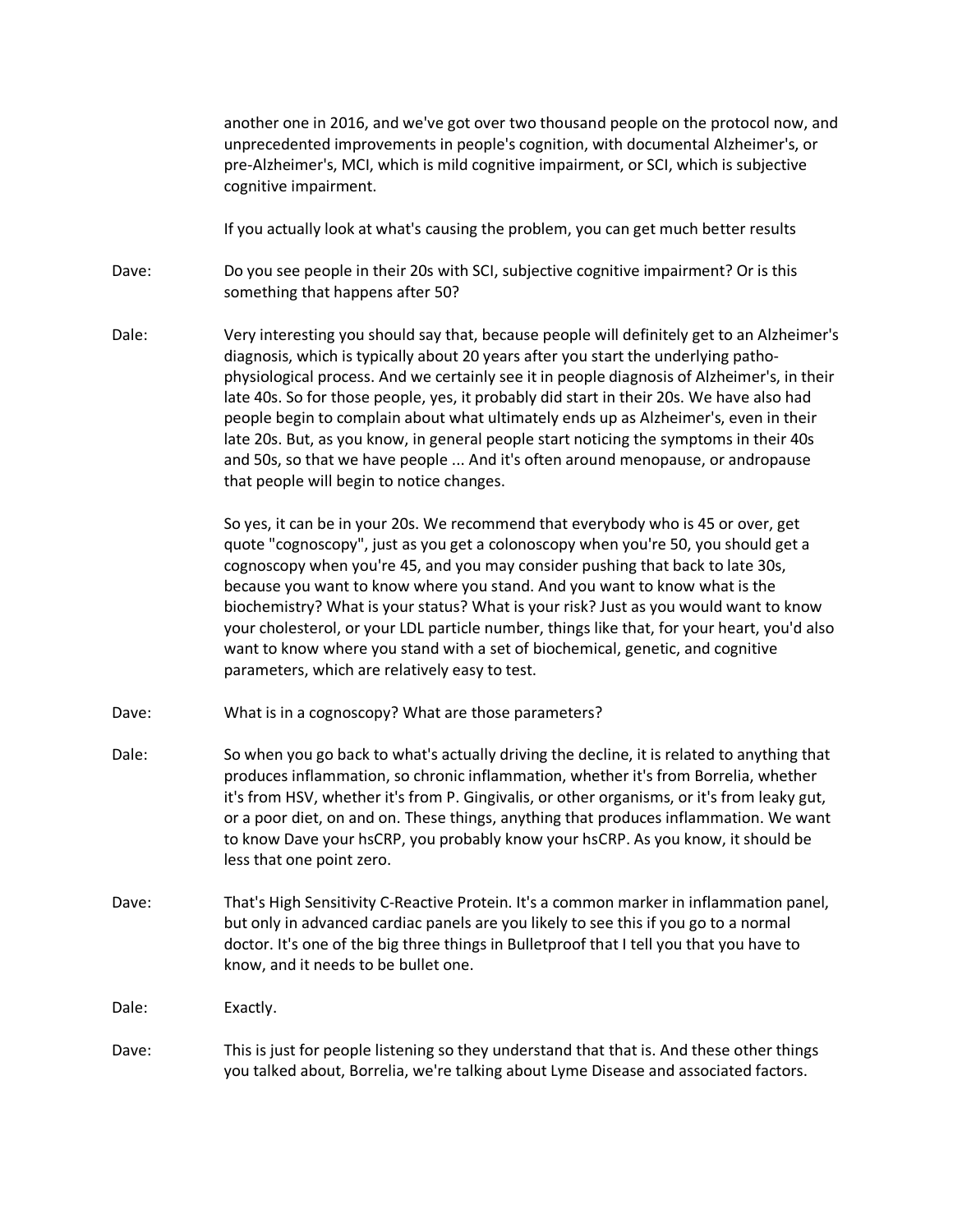HSV is a common virus that people get and, of course, leaky gut most people have heard of.

But these are things you wouldn't know about that are causing inflammation that are gonna hit your brain 40 years from now, but you know they're happening now.

Dale: Exactly. Then you want to know, and I usually ask people, "How many people here would like to avoid Alzheimer's?" And of course everybody's hand goes up. And then I say, "Okay, how many people know their hsCRP?" Probably 5% of people know their hsCRP. "How many people here know their Vitamin D levels?" And it's probably about 10%. "How many people know their ApoE status? Do you have a copy of ApoE four, zero, one, or two?" If you have zero copies of ApoE four, then you have about a nine percent chance, during your lifetime, to develop Alzheimer's. If you have a single copy, it's about a 30% chance. And if you have two copies, it's over 50%, so most likely you will develop Alzheimer's during your lifetime.

> These are all things you'd like to know. You'd also like to know your fasting insulin level, because if your fasting insulin level is high, you are developing insulin resistance, which is an important risk factor for Alzheimer's disease and cognitive decline.

> You'd also like to know your hemoglobin A1C of course, and then you'd also like to know whether you are exposed to specific toxins. These are metallo toxins like Mercury, organic toxins like DDE, for example, and of course, mycotoxins that you've talked about, and studied extensively.

- Dave: They're molds.
- Dale: There you go. Yup, mold. So here's the big surprise. When we wrote a paper back in 2015 showing that, in fact, many of these people ended up having exposure to mycotoxins. Who knew that mold was going to cause Alzheimer's disease? But for a subset of people, it absolutely does. And when you address that, you can get improvements in people. And if you don't address it, you're not going to get improvements.

So we call the inflammatory one, type one Alzheimer's, or hot, or inflammatory. Then the glycotoxic one is type one point five, because it actually gives you both the inflammation and the atrophic side, because you have insulin resistance. Type two is atrophic. You don't have enough support for your neural network, whether it's because of vitamin D, B-12, testosterone, estradiol, progesterone, pregnenolone, free thyroid, 3T3, on and on, and on. You need all these things to sustain your neural network, and if you do not have these, you end up downsizing your neural network. So that is type two atrophic, or cold Alzheimer's disease.

And then type three is toxic. This is often presenting in a very different way. These people actually look different, and you need to treat them differently if you're gonna rid of their toxin exposure.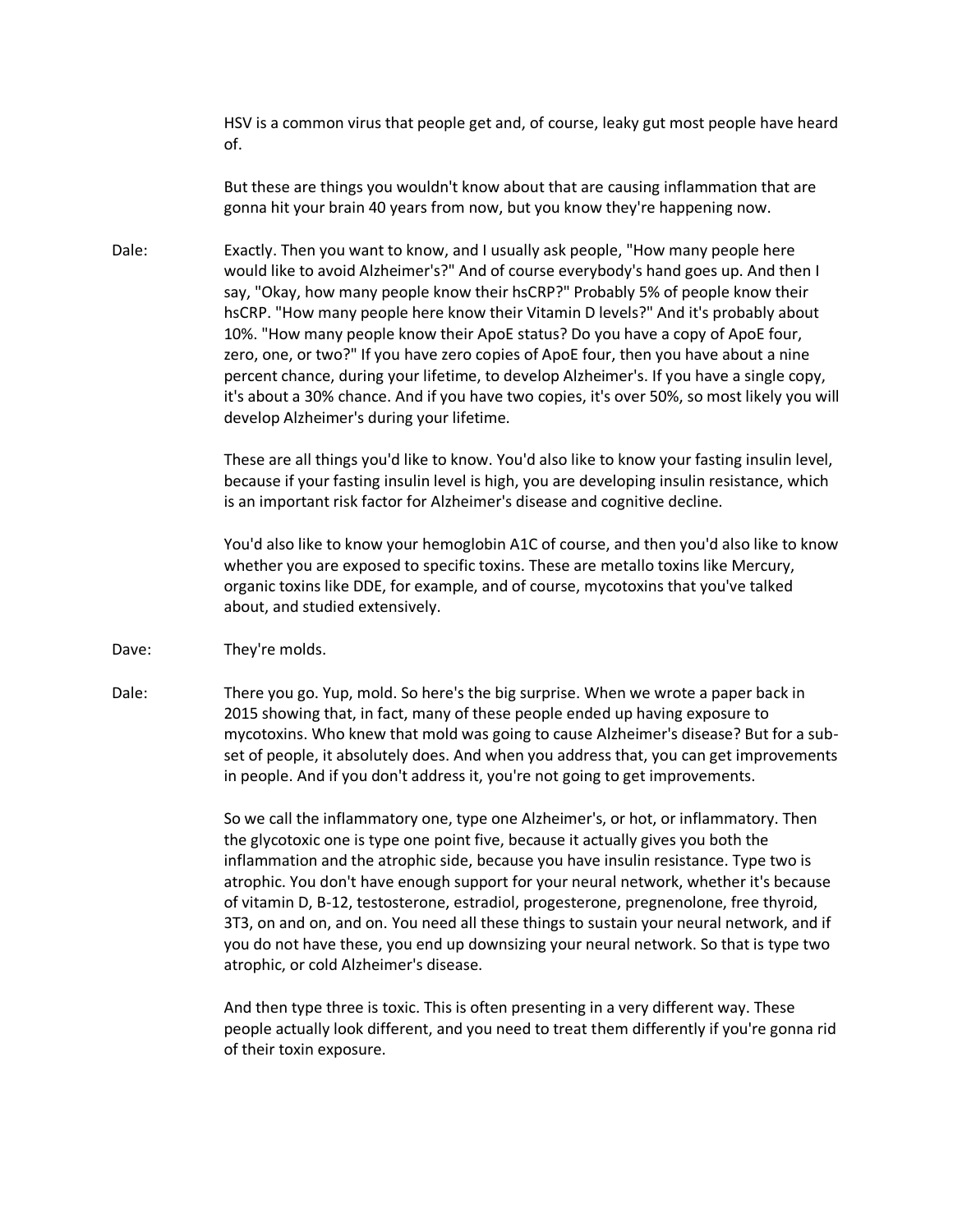Dave: Do you know how epic that one minute monologue was for everyone listening to this? You just summarized The End of Alzheimer's, your book, or at least the main points in it.

> But here's the thing, we went from, "Your brain's not working, here's a retirement home, and you're not gonna remember your kids names," to saying, "You basically have one of these three things. There's an energy problem, there's a toxin problem, there's an inflammation problem, and sometimes there's overlapping." All of those hackable to one extent or another. Or, to put it doctor terms, curable.

How easy is it to prevent these versus reverse them?

Dale: Yeah. The reality is it's easy to prevent them. Easier, certainly, than reversing. And the reality is that Alzheimer's disease should be a rare disease. This is a trillion dollar global problem. Over 260 billion dollars was spent last year by the United States in Alzheimerrelated things, nursing homes, drugs, so forth, and so on, lost wages. As you know, the caretakers for Alzheimer's patients also develop diseases, typically diseases associated with stress. They have shorter telomeres than controls, so this is a huge problem.

> And, in fact, nobody should, or very, very few people should develop this problem. This is why we recommend that people get a cognoscopy. You can actually go on a website now, AHNPHealth.com, you can get a direct-to-consumer set of tests that will look at what your risk factors are. It will sub-type you and say, "Okay, you are most at risk for type two or type one point five, et cetera, and give you an initial program so that you can actually prevent the disease.

We haven't had anyone yet who's on prevention, who has developed cognitive decline. Now, we'll see. It's early days. But people who are on reversal, the most important thing here is that they sustain their improvement, unlike with drug treatment. The idea of going after a complex chronic illness like Alzheimer's, with a mono therapy, actually makes no biological sense. As we tell the patients, "Imagine you have a roof with 36 holes in it," 'cause initially we identified 36 different mechanisms that all contributed. And, by the way, everyone we've seen so far with cognitive decline, has between 10 and 25 different contributors. We haven't seen a single person yet, who has only one contributor to their cognitive decline.

So you want to identify these contributors, and then you want to address them. And as you said, the good news is, these are hackable so you, in fact, can address all of the contributors. The most difficult ones are, in fact, the toxins. When you've got someone exposed to mycotoxins you literally need to get them out of the house that is exposing them, or the building that is exposing them. And you need to detoxify them with things like cholestyramine, and then build things back with things like intranasal BIP.

But the good news is, all of these things can indeed be addressed.

Dave: I'm hoping right now there are a substantial number of listeners saying, "Oh my God I need to get this for my parents, or my spouse," because these tests aren't terribly expensive. I don't know how much AHNP charges for them, but these are relatively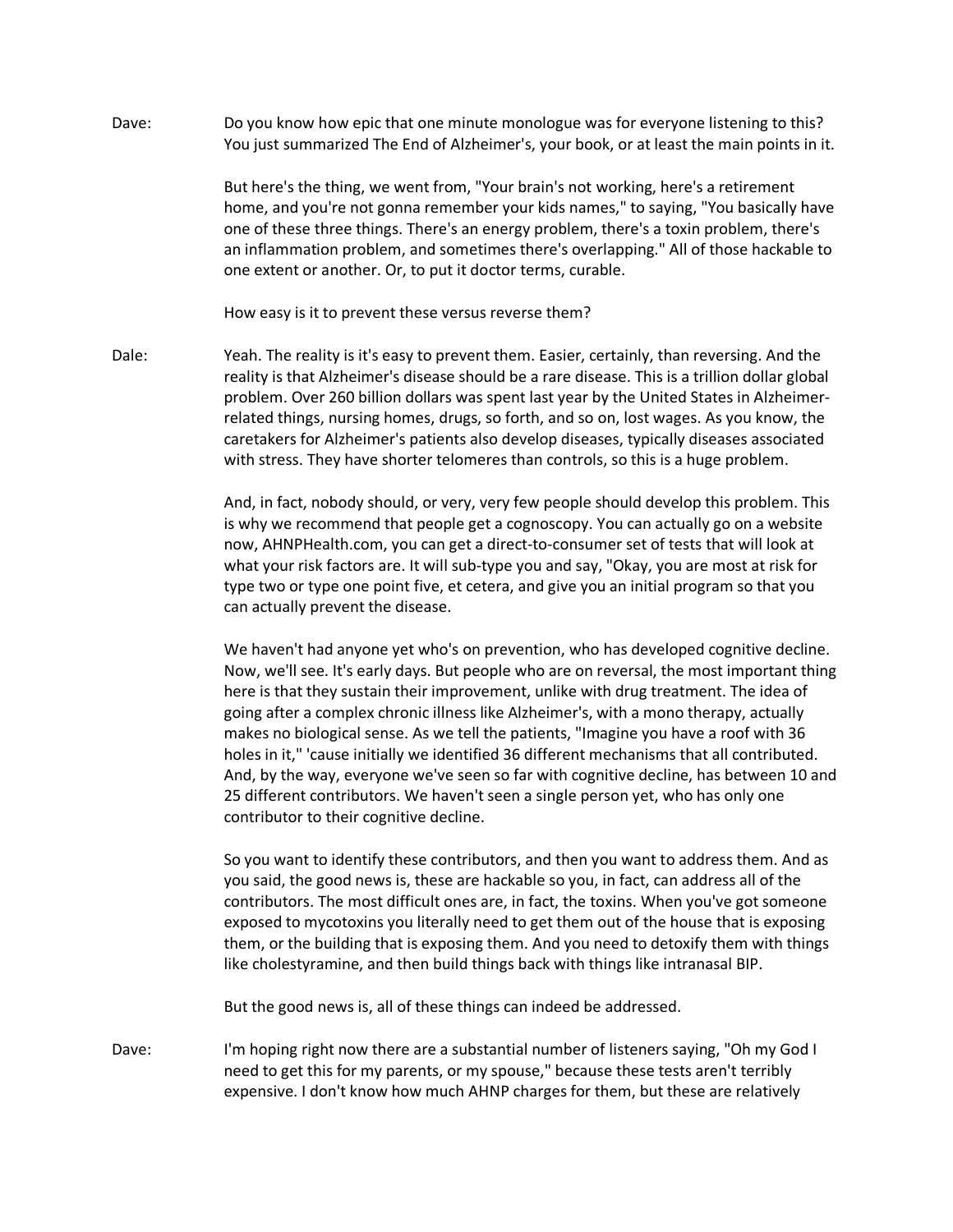common tests, at least most of them. If you want an advanced metals test, or a mycotoxin in blood or urine, they can be a little expensive, in the range of a few hundred dollars, but not a few thousand dollars.

- Dale: Right.
- Dave: And then, all of a sudden you go from, "Well, I have the symptoms and it's inevitable," to, "Well now I know something and I can make changes." How many of those holes do you need to patch, those holes in the roof, in order to reduce your risk to the point it's just unlikely? Do you have to perfectly fix all 36 of them, or just getting eight or twelve gonna get you so far along that you're gonna be happy with your life?
- Dale: Actually, that's a really good point. To go back for one moment to the cost. It costs you about 120 thousand dollars per years to be in a nursing home, so you're talking about far less than one percent to do these tests. So yeah, it's a very good investment, in fact, to keep your faculties as you know.

Then, as far as the tests. What happens is very similar tow hat has been seen in cardiovascular disease. As you know, with cardiovascular disease what Dean Ornish found 30 years ago, is that once you get over a threshold, it's a little bit like a snowball rolling downhill. You're either going down the right side, or the wrong side. And what we've found is that there is a synaptoblastic to synaptoclastic ratio. In other words, there's a whole set of signals that is causing you to form new memories, and keep your memories. We call those synaptoblastic. And, on the other hand, there is an antagonistic set, synaptoclastic, that are involved in reorganizing memories, and you're doing this all the time.

When you're young those are in balance. As you get older, if you're low on these various supports, or if you've got exposure, you got inflammation, all the things we talked about, your synaptoclastic signaling outstrips your synaptoblastic signaling. So the good news is, the feedback here is actually antihomeostatic, so in biological systems when you have a single goal outcome, and you don't require signal amplification, you use, as you know, homeostatic feedback. That's negative feedback, like your serum pH. You know your serum pH? You want it to be seven point four, you never want it to be ten or two, so if you have an exposure to some acid, you know, you drink a soda or something, then your body uses metabolic and respiratory compensation to drive you back to seven point four.

However, when you have a system that requires signal amplification, and multi-goal outcome, such as forming synapsis, such as blood clotting, many other things. You actually have a feedback that enhances this, so it is a positive feedback. And, by the way, this is where preons come from. We call this preonic loop feedback. As you, for example, you cut your hand and you're gonna bleed to death if you don't make a clot in a certain amount of time, you have a system of searing proteases that feeds forward to develop that clot for you. And then, of course, over the next week or so, you begin to break that down.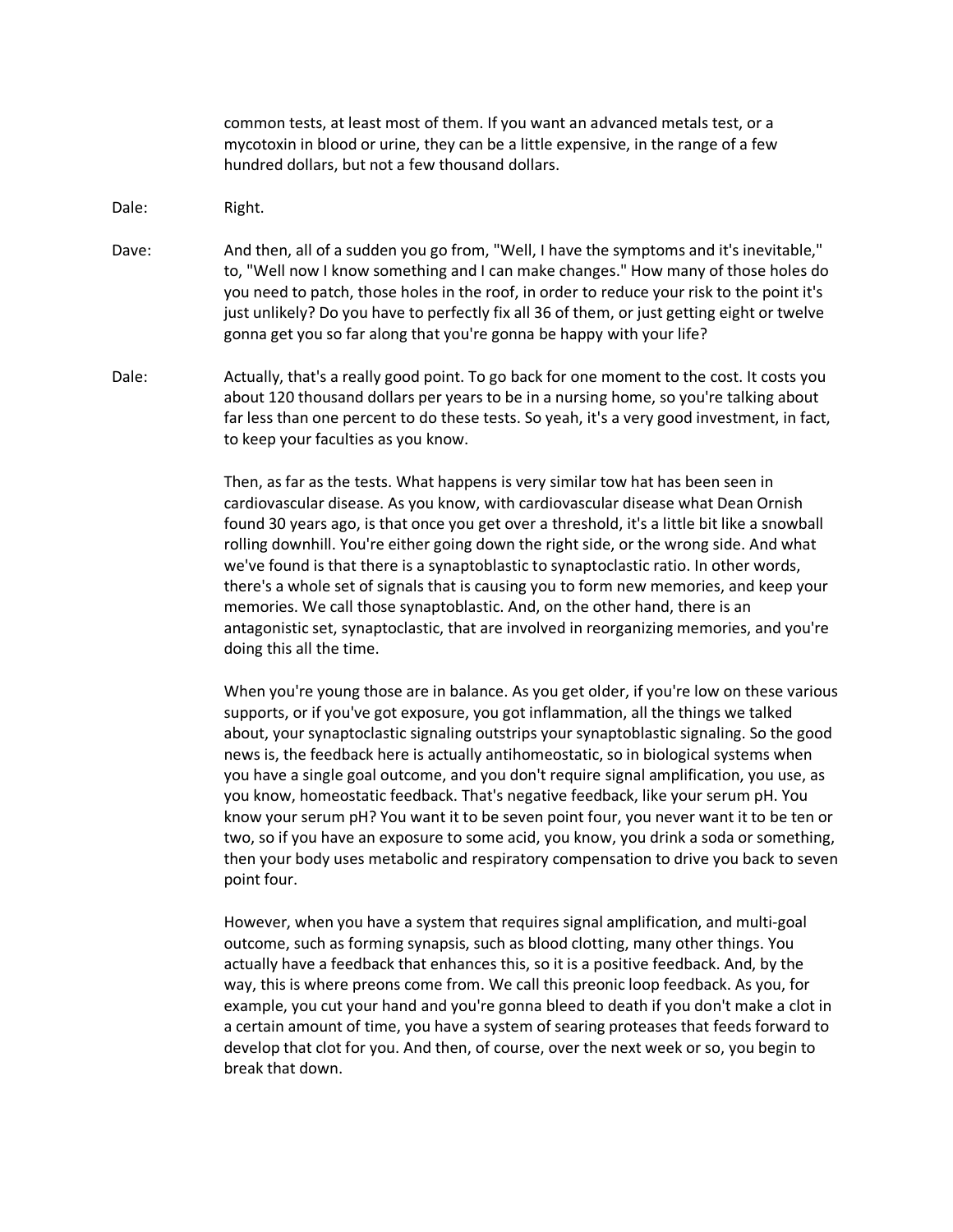Same thing happens here. The good news is, once you get over the hump, and the first patient we had, out of the 36 holes, she addressed 12. But, for her, that was enough. The problem is, we don't know ahead of time how many it's gonna be, so we keep adding them, because if we don't help the person they're gonna die of Alzheimer's. We continue to add until they get reversal. And this first person, 12. For people in prevention, it's often four or five, it's not a lot. For people, the farther the road they are, the more of these you have to address.

- Dave: Do you have a stack ranked list for the average person that says, "This is the number one of 36 to go after," because it's such a low-hanging fruit, because it's so common, and this is number two. Could you tell us the top five things on your list?
- Dale: Sure. So the way works though is that it's personalized. So your top five will be different from my top five, will be different from someone else's top five. We have a computerbased algorithm that was use, that goes through each thing, all the different possibilities, and then says, "Okay, look. Here's an example. Dave, if you have mycotoxin exposure, and you have HLADRDQ that is sensitive to mycotoxin exposure-"
- Dave: That would be me.
- Dale: There you go. So that would likely be your biggest hole in your roof. That's gonna be your number one priority. For many people, it will be a hormonal imbalance. So if you have a estradiol level that's very low, or if you have a testosterone level, or if your thyroid is very low, or you vitamin D is less than 20. These things could be very high on your list.
- Dave: All of those were me in my 20s, but they're not me any more.
- Dale: And there you go. So you addressed all of these, and probably averted some significant cognizant issues down the road. For many people, and you mentioned the top five. If you just take the group as a whole, and that can be dangerous of course because, for example, we have about five percent of people, Mercury is the critical number one. Until you address that, they won't get better.

But for the other 95% of people, Mercury is not a big issue. So no surprise, when you do these big population studies, you come away with the idea that mercury's not important. But for that five percent, Mercury is very important.

If you look at the population, here are the big five. Number one, glycotoxicity and insulin resistance. So most people have toxicity from sugar. We simply were not built, as you've pointed out many times, evolutionarily to handle the number, and the calories we get from simple carbs. We develop insulin resistance, we develop inflammation, and sometimes metabolic syndrome, due to the glycated proteins and our immune response to them. That's one of the big five.

Second one. Continued chronic inflammation due to typically different organisms, and we actually need to look for these organisms. And we're finding many people looking at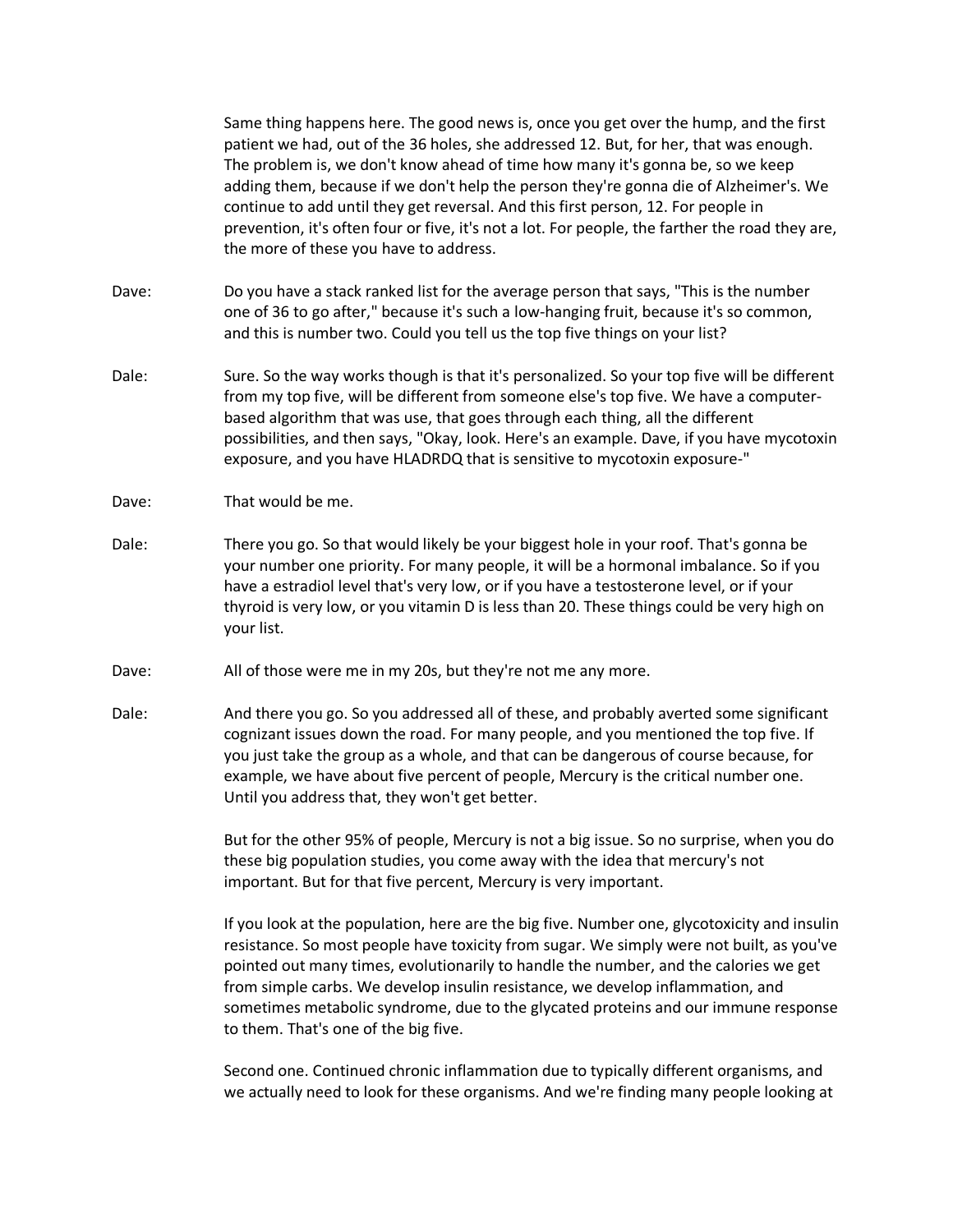PCR from urine, for example, many people who end up having not simply Borrelia, and they've often been treated for Lyme, but unfortunately they have a co-infection. They have Babesia, or they have Bartonella, or they have Ehrlichia, or Anaplasma and, until you address those things, they're not going to get rid of that chronic inflammation.

- Dave: With Lyme Disease, or Borrelia, somewhere around 95% of people have some Lyme spirochetes present, if you measure their urine, but they don't have any active Lyme Disease. It's been my experience from talking with a lot of people, that most people don't get chronic Lyme until they're exposed to another toxin. Usually mold toxins but sometimes Mercury, but something takes out the immune system, and then the Lyme grows, and then they get chronic inflammation where they're screwed. I mean, do all of us need to worry about Lyme, in the context of Alzheimer's or not?
- Dale: This is a great point, and it brings up the fact that what is Alzheimer's? As I was mentioning earlier, this is really a protective response to different insults. What happens is, the amyloid that has been vilified in Alzheimer's, where the companies are telling you, "We've got to get rid of that amyloid," is very much like napalm. Imagine you've got invaders breaching your borders, so you're gonna put napalm down around the borders to try and kill the invaders. This is what your brain is doing with amyloid. It's putting down the amyloid because it is an anti-microbial, as shown very nicely by Professors Robert Moir, and Rudy Tanzi from Harvard, a number of years ago. You're putting this stuff down, but now you're living in a smaller, less arable soil, smaller country. You are literally downsizing.

Yes, what we call Alzheimer's is a chronic activation of the innate immune system, and amyloid beta is part of the innate immune system's response. So as you indicated, as long as you can keep the Borrelia at bay without your amyloid, you're in better shape. But as you now start to fail to do that, you've got to put down that napalm, that amyloid, and as long as you are fighting these various agents with amyloid, you are now downsizing, you are now at risk for Alzheimer's disease. And you may end up at the SCI stage. You may end up at the mild cognitive impairment stage, or you may end up going all the way to Alzheimer's. But that's why you need to address these things.

And yes, there are many of them that can do this. As an example, we had one patient who did very well, and had the Borrelia treated years before, but was continuing to have incomplete recovery, and ultimately we found out she had babesiosis, which is essentially a relative of malaria. It's a parasite. And as she's now been treated for her babesiosis, she's got continued improvement.

So the answer is that yes, you have to be concerned about these things. And as you pointed out, so many of us have been exposed to these. Now, one way to deal with them is simply enhancing our own immune system function, and that is through good diet, all the things that we do. Sleep, lowering stress, exercise, and some people like to use the old approach that the Ayurvedics use, which is this triad of [amelachie 00:26:34], Ashwagandha, and [tenespora 00:26:34]. A very good way to support your immune system function.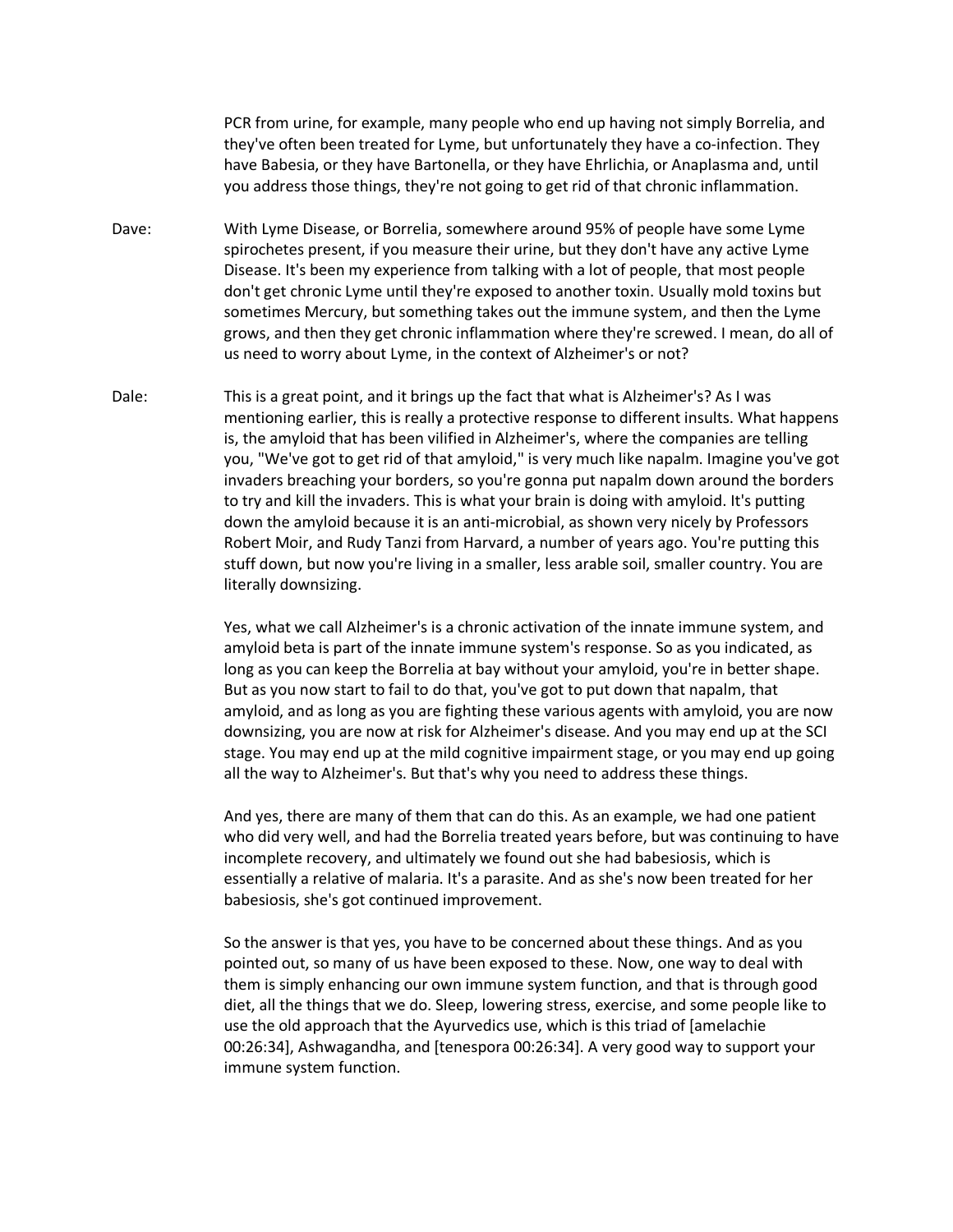So again, there's a whole set of things. This is a concert. You've got to get everything right to get this. And now, if you fail in these, then ultimately yes, you've got to be concerned that you will have the Borrelia essentially loose, and that you've now got to use amyloid and that you are at risk for Alzheimer's disease.

- Dave: Is there a case for maybe taking one month every year and just saying, "All right, I'm gonna take a broad spectrum of anti-parasitics, I'm gonna the Ayurvedic trifecta you talked about there, I'm gonna take Mercury, [inaudible 00:27:17], and I'm basically gonna go through ... Because I don't know what I'm exposed to on a daily basis. Nobody does.
- Dale: Right.
- Dave: And just going through and just cleansing the crap out of yourself, for lack of a better word, as a preventative approach. Or is this something that needs to be more nuanced on a regular basis? Because most people listening aren't going to go out and get the test, and most of them are gonna do a few different things when they realize how much power, and how much likelihood they have of getting Alzheimer's.

A shout out to Maria Shriver who talked about all those statistics, how women get it quite a lot as well as men, and et cetera. But is this something that could work for people? See, I don't really know which of these I have, I'm just gonna get the big ones, and just do it on a regular basis until I'm 120.

Dale: It's a great point, and I think there are two ways to go about this. One of the things we're doing actually, is making this easier, and easier, and easier, because again, the reality is this should be something of our everyday lives, this should be something where nobody gets this, or very, very few people ever get this disease. You're right. We need to know things like our fasting insulting, homocysteine is another good one. What's your status of methylation? I do think this will become part of our lexicon, this will become part of our everyday lives, this will be part of the zeitgeist, just as pretty much everybody knows what their cholesterol is, most people know what their blood pressure is. You could have said 50 years ago, "Hey, who's gonna go out and get a blood pressure cuff and actually check themselves?" "Hey, who's gonna go and actually prick their finger and see what their glucose or their ketone level is?"

> I think that when you realize that this will not only make a difference in whether you will develop a terminal illness or not, imagine if you could do the same thing Dave, to tell you, "Dave, you're never gonna get cancer. Don't worry about it. You're never gonna get cancer." It would be something that would be, "Hey, is something I maybe want to check every now and then." So we want to make it easier and easier, but you're right, for today, maybe people will simply say, "Well, I want to do some things right."

> And yes, you've already talked about so many of these. What we call the Ketoflex 12/3 diet, which I talked about in the book, low carbs, driving yourself into mild ketosis, having specific periods of fasting, you want to optimize your microbiome, there are some definitely some things you can do, exercise, reduce your stress, meditation, sleep.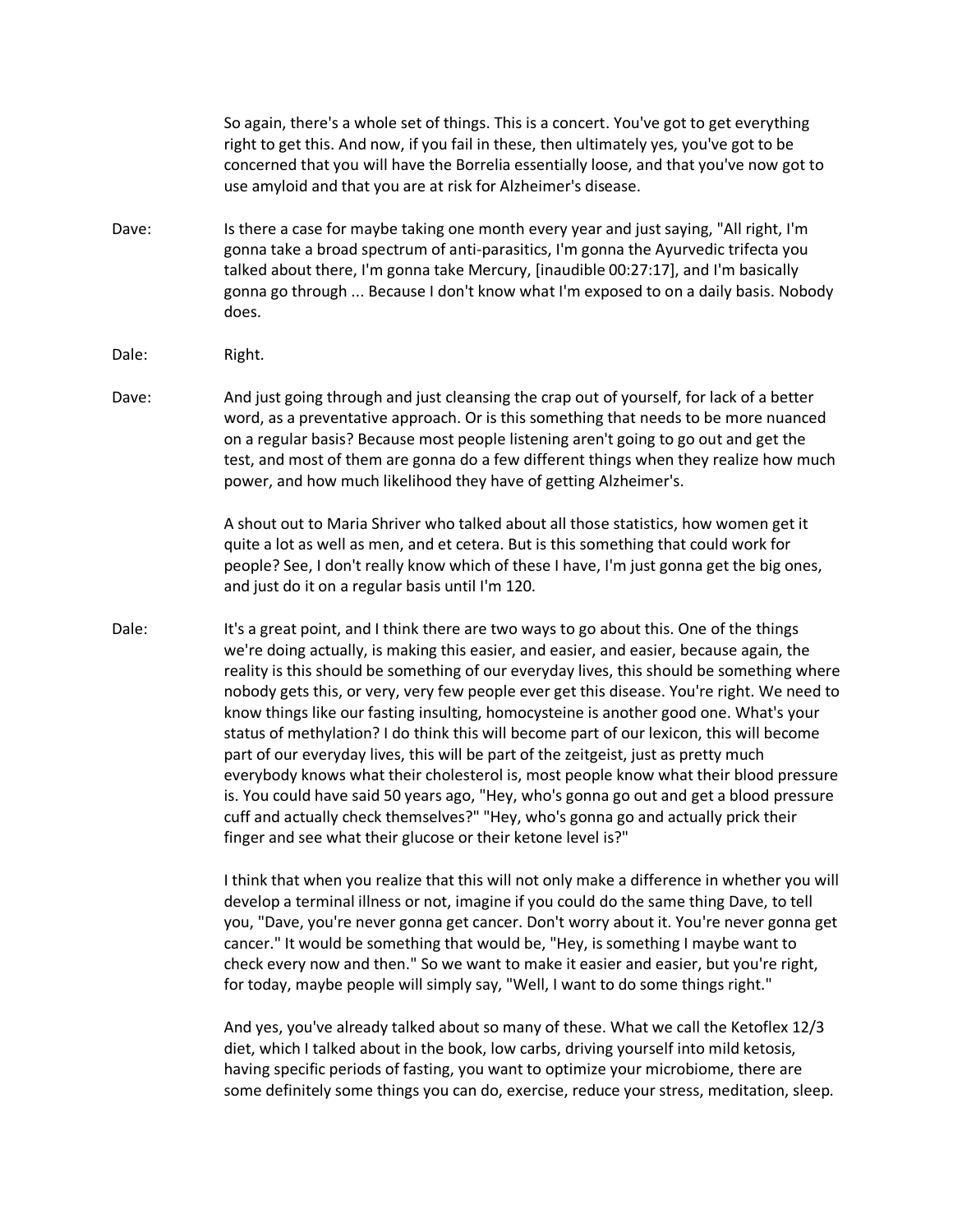Sleep is a huge issue. Make sure you don't have sleep apnea, that's an important contributor for many, many people. Do some brain training. There are some specific herbs and supplements you can take. All these sorts of things, obviously probiotics, prebiotics, make sure to heal your gut.

So you can treat blind. I don't recommend treating blind, because there are so many things that can impact you, but I think as it becomes easier and easier that you can take a few hours and get checked out, I think that many, many people will realize that can literally save my life. This is where we're headed for all complex, chronic illnesses. I'm working with people now also with macular degeneration, with Parkinson's, with Lewy Body, these things are all things that can be prevented.

Chronic illness medicine and health is completely different than 20th century medicine. You need to address it differently.

Dave: Dale, I feel like if people were to apply your Alzheimer's protocols and just say, "Well, what would happen with macular degeneration?" They would see similar things. And a lot of the research that I drew on to write Head Strong, I look at Alzheimer's research, including yours, and I looked at Parkinson's, because these are the worst case in scenarios, and I focused very specifically on energy production, which I think would be more type three in your thing, but relevant to all of them.

> But the idea is, if you reduce your odds of one chronic disease, you're probably going to reduce your odds of all chronic diseases, at least some. Do you agree with that mindset?

Dale: So here's the interesting thing. There's a Venn diagram, obviously, where you've got a core that is absolutely similar. You're right, so many of these illnesses are related to our microbiome, our leaky gut, our use of high simple carbs. The bottom line is, we are, by the way we are living, giving ourselves these diseases and our doctors are not recognizing that, and they're telling us, "You've got some disease. We don't know why you get it. Let me give you a drug that doesn't work very well." This is a very oldfashioned way to deal with these things. You're absolutely right.

> However, the Venn diagram does not have a perfect concordance, and here's an example. You are at increased risk for macular degeneration if you're ApoE 4 negative, and you're at increased risk for Alzheimer's if you're ApoE 4 positive. So there are definite differences. But the good news is, there's a lot of basic research that now points us to the pathophysiology of each one of these. So you can see, essentially, what I would call ... So my argument is, these are what I would call mismatched diseases, so this is the mismatched theory of neurodegeneration that I'm suggesting, where any time you've got a chronic or repeated mismatch between supply and demand, you have a network downsizing. If the supply and demand is entropic support for the brain, where plasticity is an issue, you develop Alzheimer's. If it's for your macula, where there is as you know, a very, very high metabolic rate, and the demand there is because any time you're looking at blue light, if you're staying up late, if you've looking ... You've got more light exposure again than we were meant to support. If you've got specific genetics, things like the CFH gene, as you know. If you've got too low zinc, too low trophic factors. So now this same story, but in that system.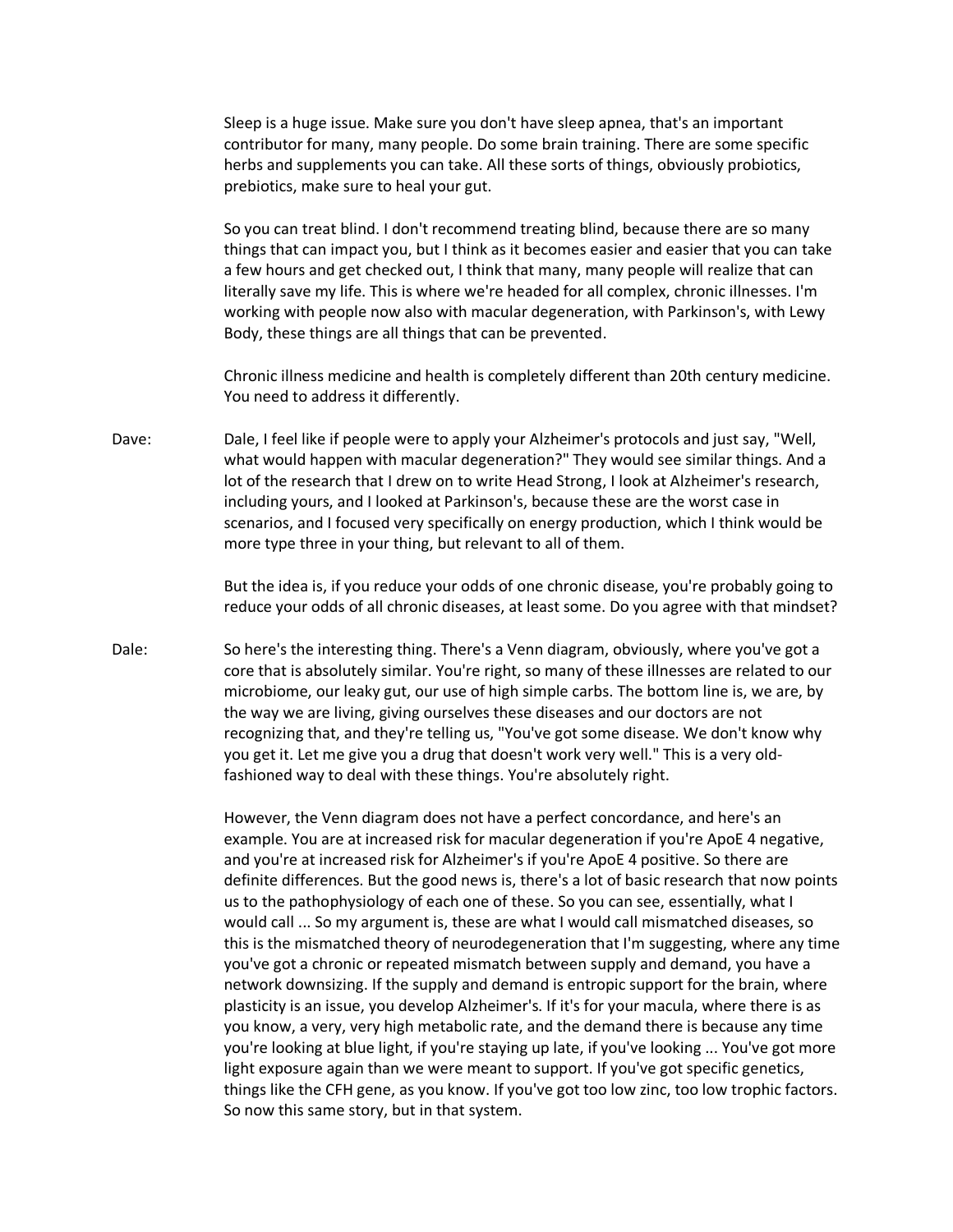Same story if you now move it to mitochondrial complex one, you develop Parkinson's. And for each of these the downsizing program is designed to relieve the greatest amount of stress with the least loss. So in fact, this is why people walk around with the pathophysiology of Alzheimer's for 20 years. They still drive, they still play tennis, they still do their work, they start to have trouble memorizing new things. They being to lose that plasticity.

But you've got the same sort of thing for each of these diseases. You're right, there's a lot of core similarity, but there are also specifics for each one of these, and you can address them.

- Dave: I'm looking at the speed of your work. You came out with Recode, your reversal of cognitive decline protocol in 2014-
- Dale: Right.
- Dave: ... and here we are four years later, and a lot of the tests that you use in that are widely available. You can order them at home, without even having to go to the doctor. And it seems like the speed of the knowledge for Alzheimer's is pretty good. I feel like the speed of our understanding of the many different factors that into the things that take us out, heart disease, cancer, diabetes, Alzheimer's, macular degeneration I actually put on that list as well. Those are the things that kill most people, if it's not falling rocks or something.
- Dale: Right.
- Dave: Do you feel like we're getting to the point in the next five years, ten years, where we're going to know enough that a person with the motivation, and reasonable means, can go out and say, "I'm gonna get tested every one or two years, understand where I am on all these things." So that we can avoid all of those deaths for those causes?
- Dale: Absolutely. And you can do most of this now, as you know. I really do believe we are at an inflection point. As you know, we worked on this in the lab for 30 years, very slowly looking at cells dying, and mice, and making mice better with mouseheimer's. But we're now to the point where we can actually see human beings getting better. We can actually see what drives the neurodegenerative process. So yes, I certainly think just as you're hacking these various different biological parameters, we are now able to look at what's contributing to most of these illnesses for people. So yes, I think it will be more and more common for people to prevent, and especially early reversal, of all of these diseases.
- Dave: What's next? So after we've gotten rid of these primary big causes of mortality, put on your future hat. You spend many, many years looking at Alzheimer's in brains, and you're a physician. What should I be worried about on my path to live until 180 after I've hacked all of these in my own biology?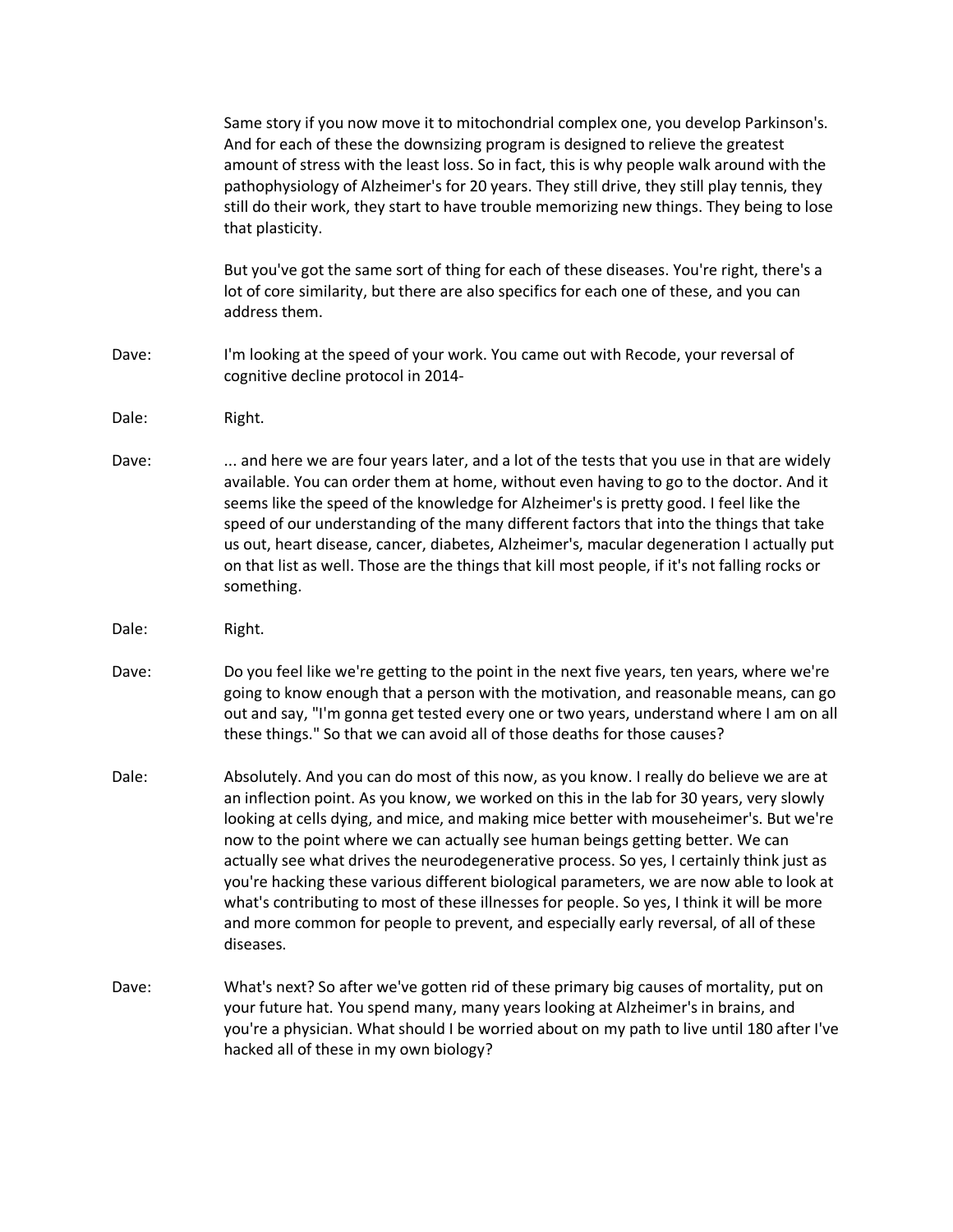Dale: Well you know, this is a really good point because the 20th century medicine was about what it is, and we were able to treat simple diseases, like pneumococcal pneumonia and TB. 21st century medicine, which is unfortunately not being practiced in the vast majority of practices today, is about why. So you're looking at all the disparate parameters, so there must be a much better interaction between Silicon Valley, and healthcare. That has failed so far. We've done things like electronic medical records but, in terms of applying very large data sets to these complex chronic illnesses, which is absolutely what's needed, this hasn't been done. Every doctor's office should have tremendous computing power, because they are dealing with human organisms that are incredibly complex.

> Now, after that is done, we now can prevent Alzheimer's, prevent most of these chronic illnesses. The question is, if we've gotten rid of acute illnesses, and we've gotten rid of most of the chronic illnesses, we are actually now really left with the chronometer. We're left with the aging phenomenon. What's interesting is, the aging research right now is debased and adulterated, because there is so much of complex chronic illness, we're killing ourselves with these various things that we're doing wrong.

> Once we optimize things for our evolution, now we really do peel back the onion and you really do see, "Ah, what is the underlying aging process?" Now the good news is, we can start addressing that. If the first thing that's going to get you is your telomeres, okay. You can address that. Is the first thing that's gonna get you, no it's actually be your DNA mutation. For example, mitochondrial mutations, as you know, if you look at what is the ratio from birth to death, the highest change, it is in mitochondrial DNA mutations. It's many orders of magnitude, as you know.

> If it turns out to be misfolded proteins, so now we actually will be able to focus on aging research. Most of what we call aging today is, you sucked at living, right? Isn't that really what it is? You ate sugar, you went to the wrong doctor, you took medicines for everything, you sucked at living. And that's most of what we call aging right now. So when we-

- Dave: That's my favorite quote, from all of Bulletproof Radio. Sorry, keep going.
- Dale: But isn't that true? Most of us are not doing the right things, and that's what's killing us. The really cool future is, we've gotten rid of the infectious stuff, we now are onto the chronic illnesses and, by the way, that reveals all sorts of new infections, as you mentioned earlier. Borrelia is so fundamentally different the pneumococcal pneumonia, it really is the neuro-syphilis of the 21st century. So now we get rid of these pathogens, we get rid of these biofilms, we start to do the right things with our living, we optimize what we are doing evolutionarily, now we reveal what aging is really all about. Now you saw, "Hey Dave, you know what? Your telomeres are looking good, but you know what? You need some stem cells." Okay, you get your stem cells, and now you really do begin to see.

I always tell people we want to make it so that you can live happily and healthily until 100. But now you're gonna live to 120, 140, as you said, maybe 180. What is not the next limiting feature? And a lot of it is gonna be taken care of with things like stem cells,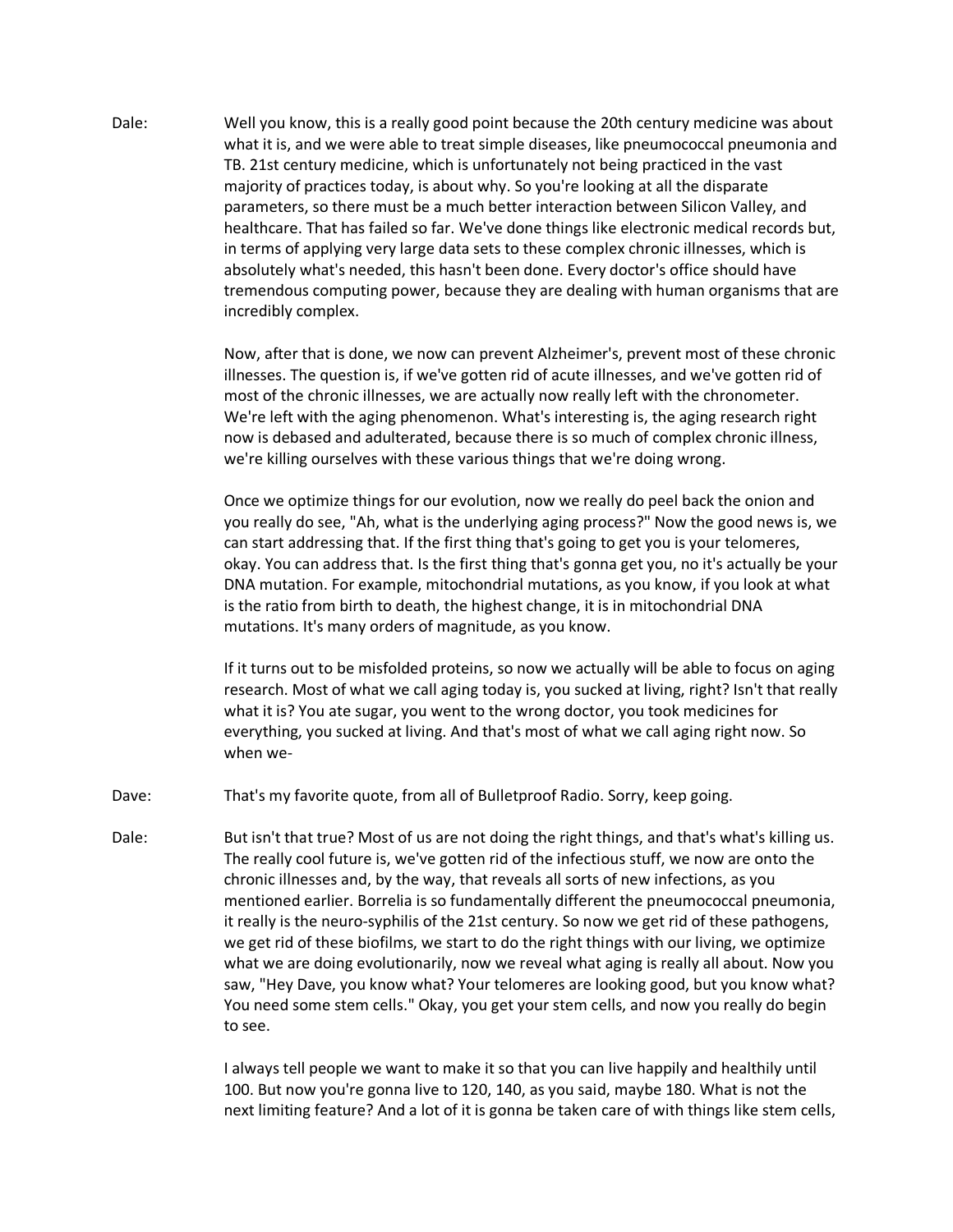appropriate folding of proteins, removing your senescent cells potentially. As you know, there's a big push to removing the senescent cells. So now you're actually gonna look at aging instead of simply chronic illness.

Dave: That is such a powerful summary. And the reason I asked you the question was a little bit self-serving, because I feel like I've got a good handle on my risk for these major killers, and I know that there are people who live to 120 today. All right, that's doable, and I'm gonna do everything to make that happen, and I'm counting on another 50% of my lifespan from new technology. But I'm not even sure what that new technology is going to be aimed at yet, but those things you just named are the top ones on my list as well. Is it telomeres? And I'm doing some stuff to lengthen my telomeres. But if we say that that's really important, and we start applying as much energy to lengthening telomeres as we do to, I'm just gonna say, useless heart disease research, that hasn't generated any benefits over the last 50 years. That sort of economics into it would change everything, and I want to make sure that I'm way ahead of the curve, because that whole not dying thing is part of my anti-aging strategy.

So I'm always looking to someone with your incredible knowledge of these things.

- Dale: No question. Dying gets in the way of healthy aging, no question.
- Dave: Yeah, step one, don't die. Everything else is a detail, right?
- Dale: One of the things I was going to say, I'm really interested in how do we make it so that our children, and the teenagers, and the 20-somethings, plan their lives? I think strategic living is gonna be more and more common, and more and more important. Our own two daughters do many things that I didn't know to do when I was their age. And so they're eating the right things, they're doing the right things, they're checking the right blood values that I didn't now to check. And I think both strategic conception, getting a healthy baby, and strategic living, will be much more common with these generations.
- Dave: My very first book was called The Better Baby book, and it's what we did for our own children to give them that head start, because you want to talk about leverage? It's three months before you get pregnant is when you have the best leverage, and you lose leverage with every minute of every day until you're 120. It always declines. It's just so easy to get one little variable right. Like fewer neurotoxins in the first trimester. If your Mom did that, even if her Mom did that, your odds of living a very long time go up dramatically. I have great hope, because I see what I did when I was 16, thinking that it was a good thing, or at least it wasn't harmful, and knowing now what a complete trainwreck that was.

I believe we've learned enough as a species that what are teenagers are doing now is more directionally accurate, because we all think it's right, but when I was a kid eating Coke, and beverages like that just full of sugar because, "Hey, it's just calories. As long as I don't have too many calories it doesn't matter." It was just wrong, but I thought it was right.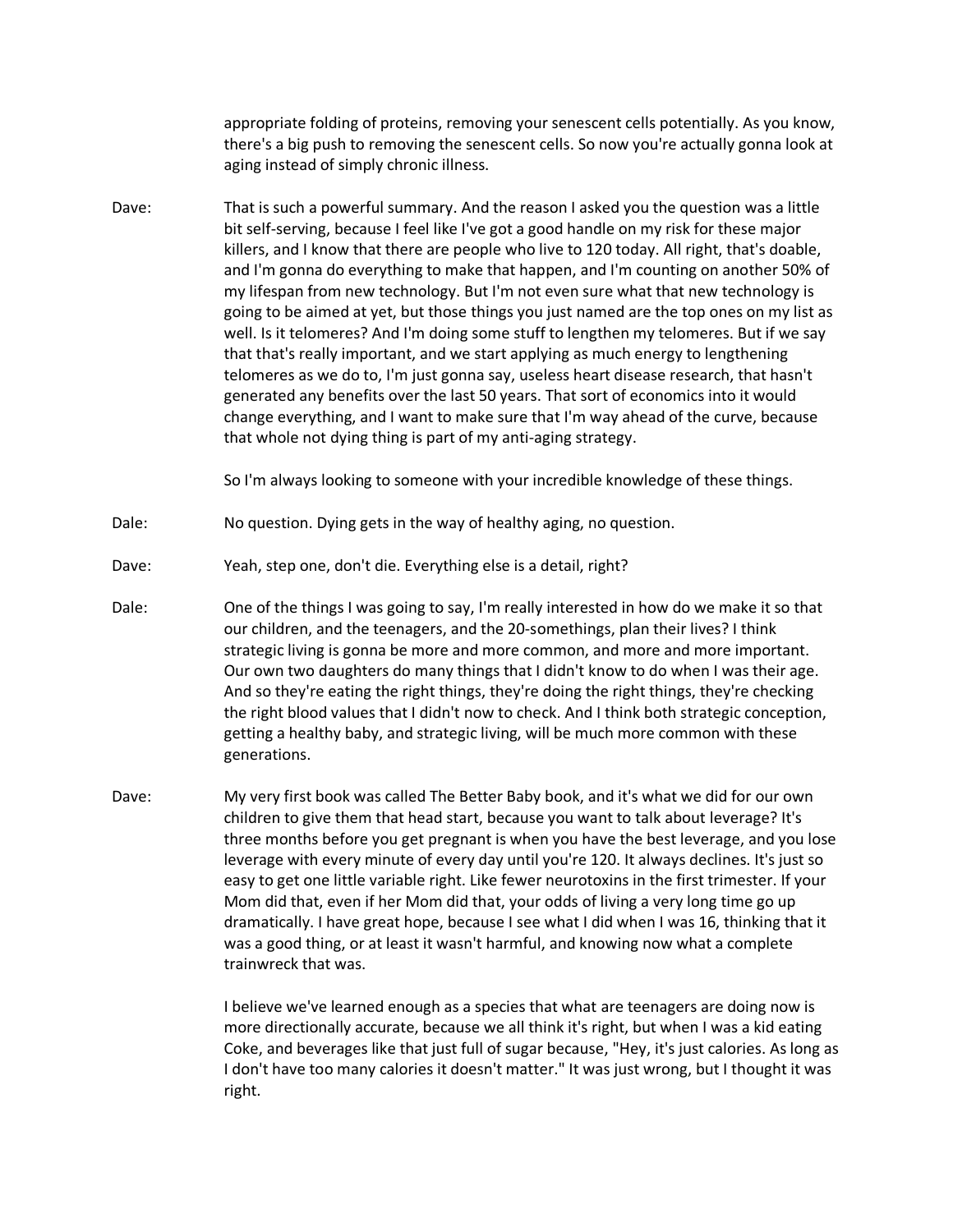Dale: Absolutely.

Dave: Is there a chance that what we're telling people to do now is just fundamentally wrong, and we're gonna find out 50 years from now that are completely clueless?

Dale: Very interesting point. So, as you'll recall, Roy Walford years ago, was interested in living a very, very long time, and unfortunately ended up dying of ALS. One of the suggestions that's been made is that you can drive yourself too much and, in fact, put too much stress. So what happens is, you have different systems, each of which has a stress point. Therefore, you can drive yourself to less Alzheimer's, but you may end up with something else. And one of the arguments for ALS is that you have to clear glutamate from your synapses, you have to have a certain amount of energy to do that and to deal with this. So, in your efforts to try to drop your energy level and have greater longevity, you may end up hurting yourself because you actually have to have a certain amount of energy to deal with every day living.

> I think the key is gonna be that, although we all agree that many of these approaches are helpful, we were not made to have insulin resistance, so forth and so on. But you're absolutely right. If we're not careful, we can expose other problems. I'll tell you one we've run into with the treatment of cognitive decline. We get people on, we drive them into mild ketosis, from 1.5 mm to 4 mm beta-Hydroxybutyrate. We're getting rid of their insulin resistance, reestablishing insulin sensitivity, addressing their pathogens, addressing detox, all these things. But what we found is that the people who have BMIs, typically below 20, as they're now decreasing their carbs, they don't have the adipose tissue to produce the ketones that are supporting their cognition.

> What happens, they're the ones that actually have problems at the beginning. And so we now often add exogenous ketones, or more MCT oil, things like that, to make sure that they actually check them. We've had a few that will actually develop gut problems, lose weight, and actually take a step back in the cognitive decline before we address the fact that, "Oh yeah, you guys are not able at this point to generate those endogenous ketones, so we in fact need to help you and get your weight up, liberalize your diet, cycle in and out of ketosis," all those sorts of things.

So as we learn more and more, we can tweak this, and make it better and better. But yes, you're right. These things are not black and white. You have to, for each person, customize this for his or her genetics, his or her biochemistry. We always talk about genotype and phenotype, but we also want to include the chemotype. Where do they stand with their biochemistry so that we can address all these appropriately?

Dave: You mentioned cyclical ketosis there, which is something that is a core part of Bulletproof. I look at people who are on higher carb diets, and they're in a state of relatively high glucose-

Dale: Right, right.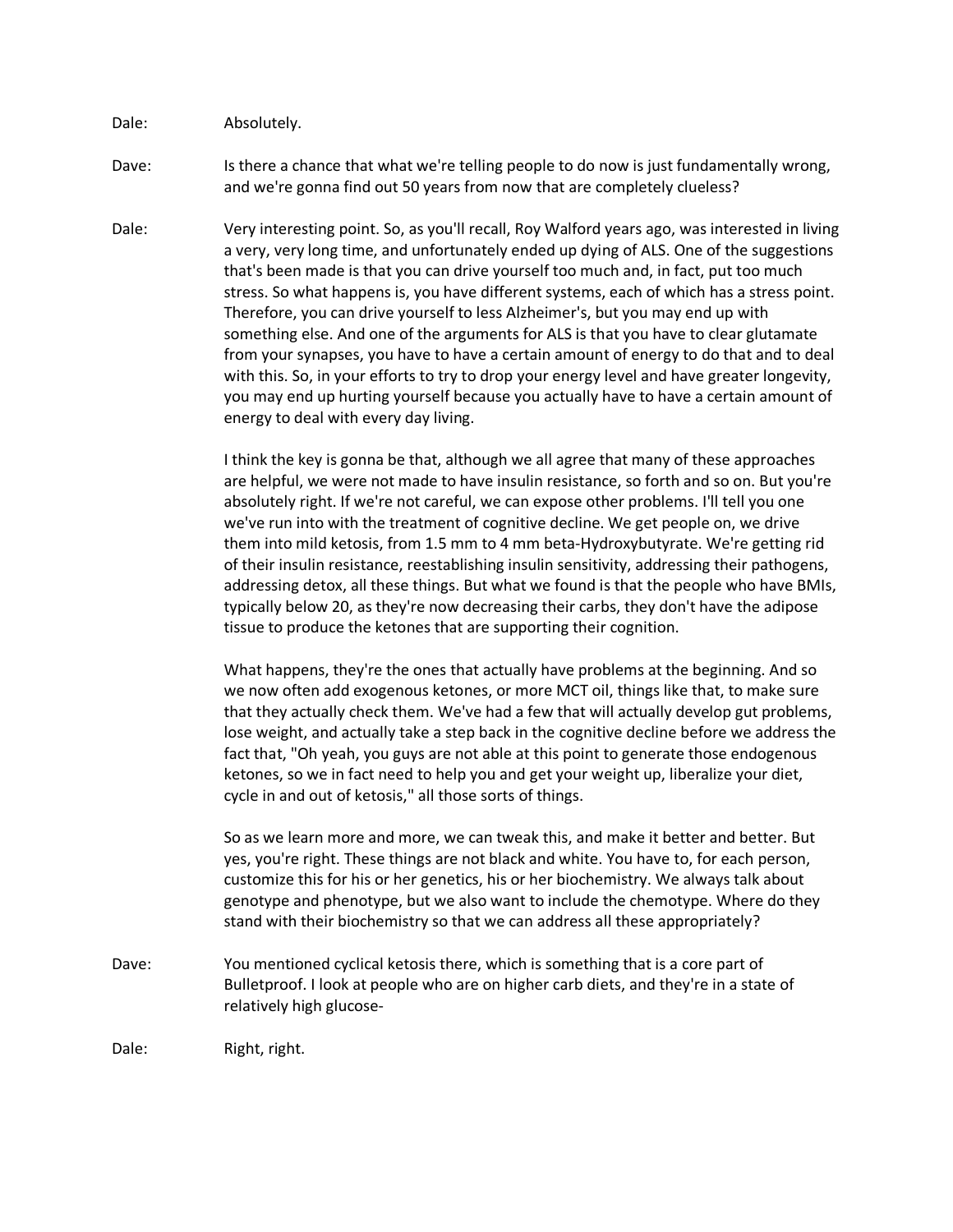- Dave: ... and it never changes. And when you get the idea that, "Okay, that's bad," it's very easy the way humans think, to say, "All right, I want to be in full-blown ketosis all the time, unrelenting, unending." And that also seems sort of the other side of the coin, of excessive high glucose with excessive high ketones. Whereas we might want to be able to metabolize carbs, so we go out of ketosis and back into ketosis, and usually have some ketones floating around because of MCTs, or because we fast on a regular basis. Dale: Right. Dave: Do you see long-term problems with having high ketone levels and just no carbs ever? Or is that gonna work for Alzheimer's and things? Dale: So it so far would seem that having chronic ketosis seems to be a good thing for mentation, and seems to help you. However, as you know, over time you can develop essentially some resistance. You can lose the metabolic flexibility, the very metabolic flexibility you're trying to achieve. This is why, for many people, it is a good idea every once in a while. Whether you do it once every week, or once every two weeks, to cycle out of that briefly, to keep yourself metabolically flexible. That seems to work better. Dave: That's something that I hope comes out. I know when I started talking about that, some of that all comes out, the keto-bros. You know, "All ketosis all the time. If you ever have a carb again you're in league with the devil." It doesn't seem to work like that biologically. Is there a role though, if someone is in the early stages of Alzheimer's, is there a role for them to have even moderate amounts of starch on somewhat of a basis, to support the glial cells in the brain that want glucose? Or, at that stage, when you're that far down, at the beginnings of Alzheimer's, to heck with glucose, it's all about ketones? Dale: Well, so resistance starches, and some starchy vegetables, these things are very reasonable, and so we certainly include those. Again, you don't want to go crazy on sugar. But yes, things like resistance starches, and some starchy vegetables. So yes, we do need protein and, by the way, protein as you know, too much protein can also give you problems with insulin resistance. So we typically suggest one, typically 0.8 to 1.0 grams per kilogram of lean body mass. But, if you are detoxing, as you know, you need to go higher than that. So again, it depends on where you stand. If you are a person with type three Alzheimer's, you need to increase the protein a little bit. So yeah, there's a role for all of those macronutrients, as well as many, many phytonutrients and micronutrients. But typically, you don't need sugar. Dave: I could not agree more with you there. Although sugar is delicious, I must say. Dale: Yeah, it's amazing how much of a drug it really is.
- Dave: I mean, I hear people say, "I couldn't give up sugar," and I say, "You know? I know someone else who sounded like that, but their problem was heroin. I'm sure heroin's delicious, never tried it." But it's the same sort of thing. You just don't do that. And if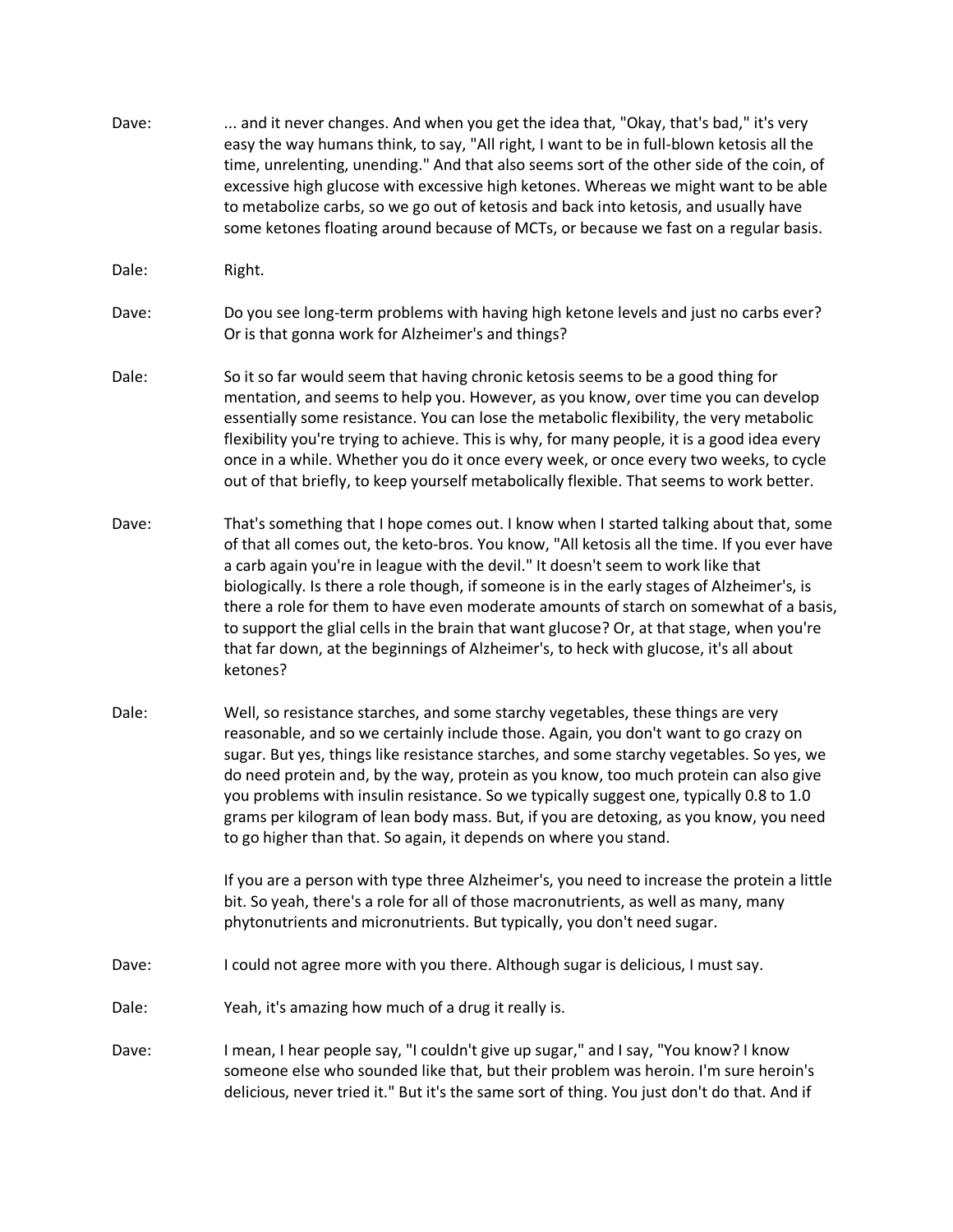you get a couple of grams of sugar that was in our asparagus, it doesn't matter. But if you're putting teaspoons of it on there, it does matter. Since we Stevia, and have monk fruit, and we have xylitol, you can still have a sweet taste, you don't have to live life eating cardboard all the time, which doesn't work.

- Dale: Exactly. And you've got berries and things like that.
- Dave: Right. So I've got two more questions for you. There's a declining group of people who still say you need to be on a low fat diet if you don't want to get heart disease, and that you should get less than 10% of your calories from fat, and you should have lots of starchy carbs and things like that. How does that jive with your work?
- Dale: It's a very interesting question and, of course, it's an ongoing controversy. We're going very simply by what makes your brain function better without hurting you. So, as you know, the brain needs fat. The patients we're dealing with are typically on diets that are 70% of the calories from good fats, and initially actually, as you know, some medium change triglycerides and things, so saturated, fatty acids as well. And then, at the time they go on, they check their LDL particle number, and you can literally adjust this. If you LDL particle number is too high, you can go down on the saturated fats, and you can go up on the monounsaturates and polyunsaturates. And if it's good, you can then balance those.

What we find is that these people do well. Low fat diets are associated with smaller brains, as you know, with some atrophy. And so we want to be careful about that. As an example, one of the people we're dealing with has ApoE 4-4, the very person who's not supposed to eat much fat. She eats 70% of her diet calories with good fats, has some protein, has no simple carbohydrates, and is doing extremely well. And, by the way, her lipid profile is outstanding, and her LDL particle number, less than a thousand. She looks great and has clean coronary arteries.

I think that the reality was it was something that people tried to get these lipid numbers down low, but it has not turned out to be good for your brain overall.

Dave: So we end up saying, "I'm gonna reduce my risk of heart attacks," which is also debatable, when you look at all the data. But you do that at the cost of your brain, it's not a good strategy. And I've been on diets like that when I was trying to lose the 100 pounds of fat I used to carry around, and you don't feel good on it. You might feel good for a little while, but then it's not a good thing.

> I would like people listening to say, "Look, if you try to diet like that and your brain works, and you're losing weight, and your numbers look good, more power to you. That's awesome." It just doesn't seem to work for the vast majority of people. And the ones who do it, over time, the decline is apparent. And what we're looking to do is create this nutritional profile that says, "I'm not gonna get Alzheimer's disease, I'm not going to get cancer, I'm not going to get diabetes, and I'm not going to get heart disease." And to get all of those at the same time, it's going to be individualized, but the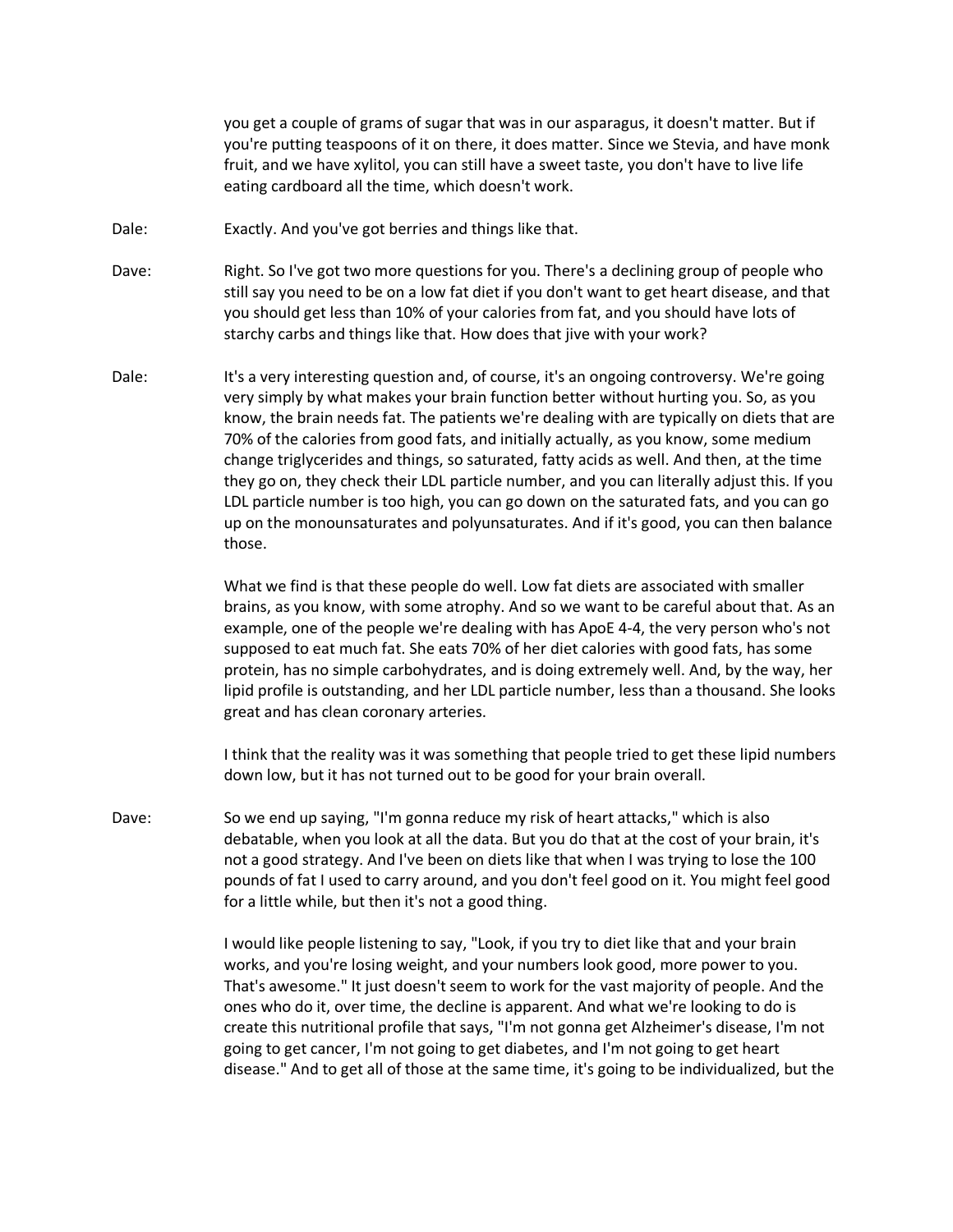general rules are, tons of vegetables, like you said, phytonutrients, not eating sugar. What about grains? I would say, don't eat grains, but where are you on that? Dale: Yeah, it's a good point. The big four, we always talk about our simple carbs, grains, dairy, and lectins. Now, different people can handle different amounts of those, some people are more sensitive. And again, lectins we kind of go, "Last," because it depends if you are particularly sensitive to them, and if you have autoimmune problems, think about those. It's basically getting rid of nightshades and legumes. But, as a general rule, grains, whole grains have been used, as you know, they do have a nice effect because of the fiber, et cetera, and they do have some protein and things. But they do have potential damage and so we generally suggest to people, until you know more, stay away from grains and really focus on the vegetables, the low-glycemic fruit. You want to have a very high, both soluble and insoluble fiber. It helps your biome, it helps your absorption of any sort of carbohydrates, it is great for detoxing, so these are very, very helpful. In general, we suggest people stay away from grains. Dave: Me too. If someone came to your tomorrow Dale, and said, "I want to perform better at everything I do as a human being, and not just from a medical perspective, but just at life." What are your three most important pieces of advice, what would you offer them? Dale: I would say, first of all, get a cognoscopy check. In other words, check out your biochemistry. If you happen to have methylation issues that maybe other people don't have, you can address those today. As you indicate, as you have said for years, these things are hackable. And, in fact, optimization is hackable. Step one is, get directions for what you need to hack based on your genetics, and based on your biochemistry. The second thing, get direction based on your psychology. Many people will say, "Okay, I understand there's a program here that's gonna help me, but I just don't want to do it, or I don't like it." Some people need the carrot, some people need the stick. One of the guys I worked with, by the way, who had a tremendous increase in the hippocampal volume, did absolutely great, ApoE 4 positive, CAT scan proven Alzheimer's disease, he's done very well. He said, "I need a dominatrix," and I said, "You're talking to the wrong guy." Dave: A food dominatrix, right? Dale: Yeah, he needed somebody to say, "You've got to do this program." Because he was

under a lot of stress, he would go home on Friday night after working very hard at his job, and get a couple of pints of ice cream and down them. Of course, that was hurting him. It turned out he had many, many different metabolic alterations that were all fixable, and when they were fixed, he did absolutely great. And he's doing great to this day. He's about three and a half years into this. So that would be number two. Get the right psychology for you.

> And then number three I would say step back and have the joy that we should all have. We're all so worried about everything from politics to whether we achieved what we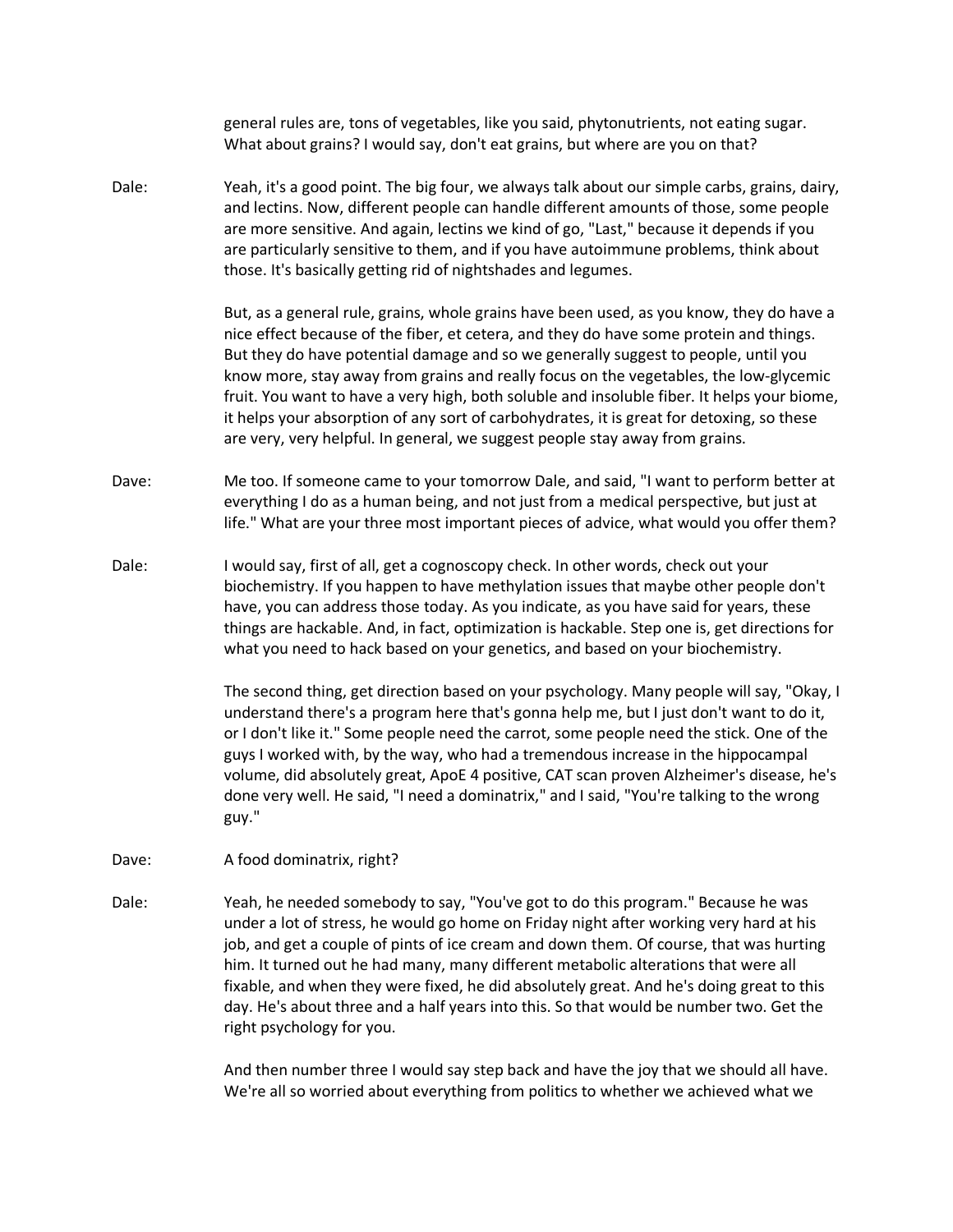wanted to achieve, that are we gonna die tomorrow? I think that having a positive attitude about these, and recognizing, "This stuff is doable," you know? As Steve Jobs said, "The people who are crazy enough to think that they're going to change the world, are the ones that actually end up doing it." So you can do it, each person. Optimize your biochemistry and given your genetics, optimize your psychology, and then step back and recognize that there's a tremendous amount of excitement to living, and that you can make the changes that other people are telling you you can't make.

Dave: Absolutely love that. One final question, we'll call it a bonus question. Coffee and Alzheimer's, good or bad?

- Dale: Well, you know, it's really interesting you should mention that. The data are clear. People who drink coffee typically five cups or more per day, have a lower risk for Alzheimer's. Now, that's not to say it's the optimal thing to do necessarily. Be careful about your adrenals, as you know-
- Dave: Yup.
- Dale: ... and as you've point out, there can be stuff in some coffees that you want to avoid. But, in fact, people have tried for years to show that coffee's bad for you, they've never really been able to do it. And so the reality is, you increase the cyclic AMP. You can actually look back and see why, in the 1950s and 60s, people had coffee and a cigarette after lunch. You get the cyclic AMP up, you get that nicotinic acetylcholine receptor activated, you're gonna remember better, and you're gonna form new memories, and you're gonna function better.

We know now, you don't want to include the cigarette. But, the reality is, we're understanding more about these pathways and, in fact, increasing your cyclic AMP, whether you do it by coffee or other means, is good for you. We also recommend people increase their BDNF, and things like that. But we're understanding more and more, the pathways that are giving you better function and preventing decline. And coffee contributes to an important one.

- Dave: It's funny you mention nicotine. I just did a interview with a professor from Vanderbilt, who published the first study in 1988 on oral nicotine, not smoking, but actually eating nicotine to treat Alzheimer's disease. So maybe those 1950s and 60s people with their coffee and cigarettes, smoking's nasty, maybe they were onto something here. In fact, while we're on that, I think I'll have one milligram of nicotine. There. Not I'm set for the day.
- Dale: Very interesting.
- Dave: All right Dale.

Dale: All right Dave.